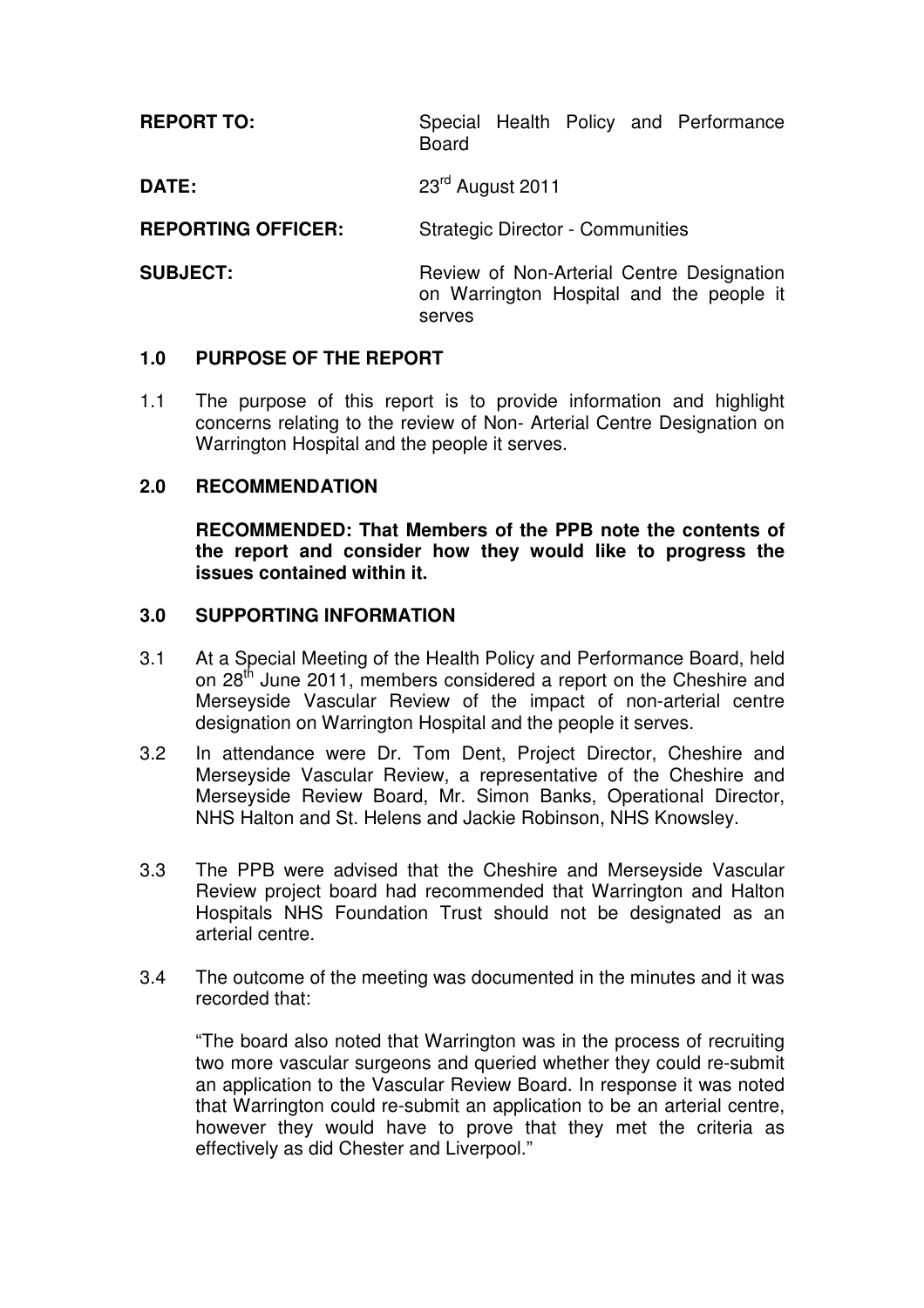- 3.5 Following the PPB there was an E Mail exchange between Simon Wright from Warrington and Halton Hospital Foundation Trust and Tom Dent (Project Lead) and Chair of the PPB.
- 3.6 Tom Dent states that "With respect to the resubmission, I have no recollection of saying that this would be possible. I wonder if my remarks were misunderstood."
- 3.7 Following on from this exchange, the Chair of the Health PPB would like to challenge the process followed within the review as the Liverpool and Chester hospitals were given time to refine (not resubmit) their application. WHHFT/ StH&K were not.
- 3.8 Consideration of this being undertaken jointly with Warrington OSC is being made.

## 4.0 **POLICY IMPLICATIONS**

4.1 None.

# 5.0 **OTHER/FINANCIAL IMPLICATIONS**

5.1 None

# **6.0 IMPLICATIONS FOR THE COUNCIL'S PRIORITIES**

## 6.1 **Children & Young People in Halton**

There are no policy implications as a direct result of this report however the health needs of children and young people are an integral part of the Health priority.

## 6.2 **Employment, Learning & Skills in Halton**

None identified.

## 6.3 **A Healthy Halton**

The remit of the Health Policy and Performance Board is directly linked to this priority.

## 6.4 **A Safer Halton**

None identified.

## 6.5 **Halton's Urban Renewal**

None identified.